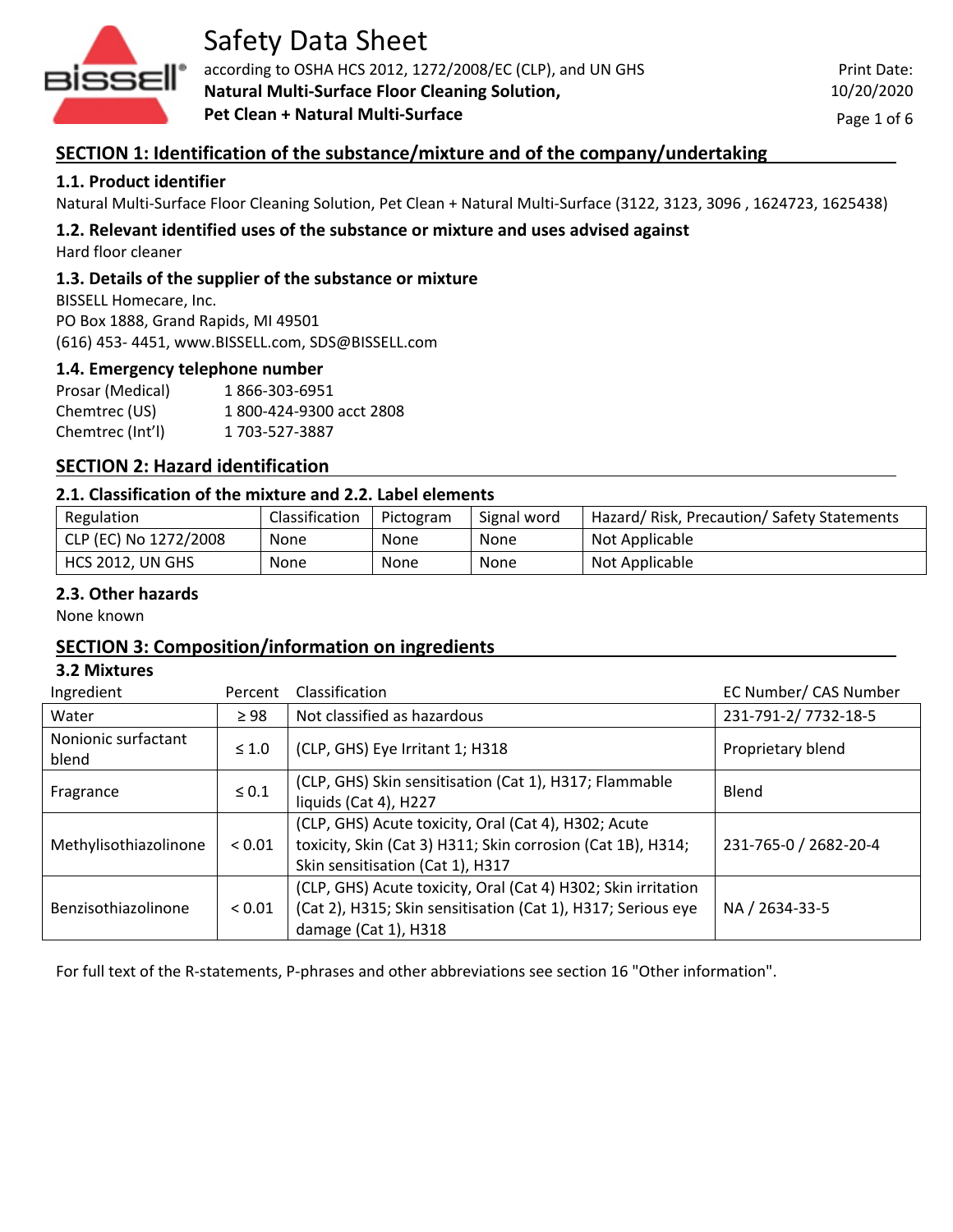

according to OSHA HCS 2012, 1272/2008/EC (CLP), and UN GHS **Natural Multi-Surface Floor Cleaning Solution, Pet Clean + Natural Multi-Surface**

Page 2 of 6

#### **SECTION 4: First aid measures**

#### **4.1. Description of first aid measures**

Inhalation: remove person to fresh air. If you are concerned, get medical advice.

Skin contact: wash with soap and water. If you are concerned, get medical advice.

Eye contact: flush with large amounts of water. Remove contact lenses if easy to do. Continue rinsing. If signs/symptoms persist, get medical attention.

If swallowed: rinse mouth, drink 1-2 glasses of water, do not induce vomiting. If you are concerned, get medical advice. Never give anything by mouth to an unconscious person.

#### **4.2. Most important symptoms and effects, both acute and delayed**

See Section 11.1 Information on toxicological effects

- **4.3. Indication of any immediate medical attention and special treatment required**
	- Not applicable

#### **SECTION 5: Fire-fighting measures**

#### **5.1. Extinguishing media**

Non-combustible. Use a fire fighting agent suitable for surrounding fire.

#### **5.2. Special hazards arising from the substance or mixture**

None inherent in this product. Hazardous decomposition during combustion: carbon monoxide, carbon dioxide, irritant vapors or gases and oxides of sulphur.

#### **5.3. Advice for fire-fighters**

No special protective actions for fire-fighters are anticipated.

#### **SECTION 6: Accidental release measures**

#### **6.1. Personal precautions, protective equipment and emergency procedures**

Avoid contact with skin and eyes.

#### **6.2. Environmental precautions**

Do not empty into drains / surface water / ground water

#### **6.3. Methods and material for containment and cleaning up**

Remove with liquid-absorbing material (sand, peat, sawdust). Wash away residue with plenty of water. Dispose of contaminated material as waste according to Chapter 13.

#### **6.4. Reference to other sections**

Refer to Section 8 and Section 13 for more information

#### **SECTION 7: Handling and storage**

#### **7.1. Precautions for safe handling**

Avoid skin and eye contact. See advice in chapter 8

#### **7.2. Conditions for safe storage including any incompatibilities**

#### **7.3. Specific end use(s)**

See information in Section 7.1 and 7.2 for handling and storage recommendations. See Section 8 for exposure controls and personal protection recommendations.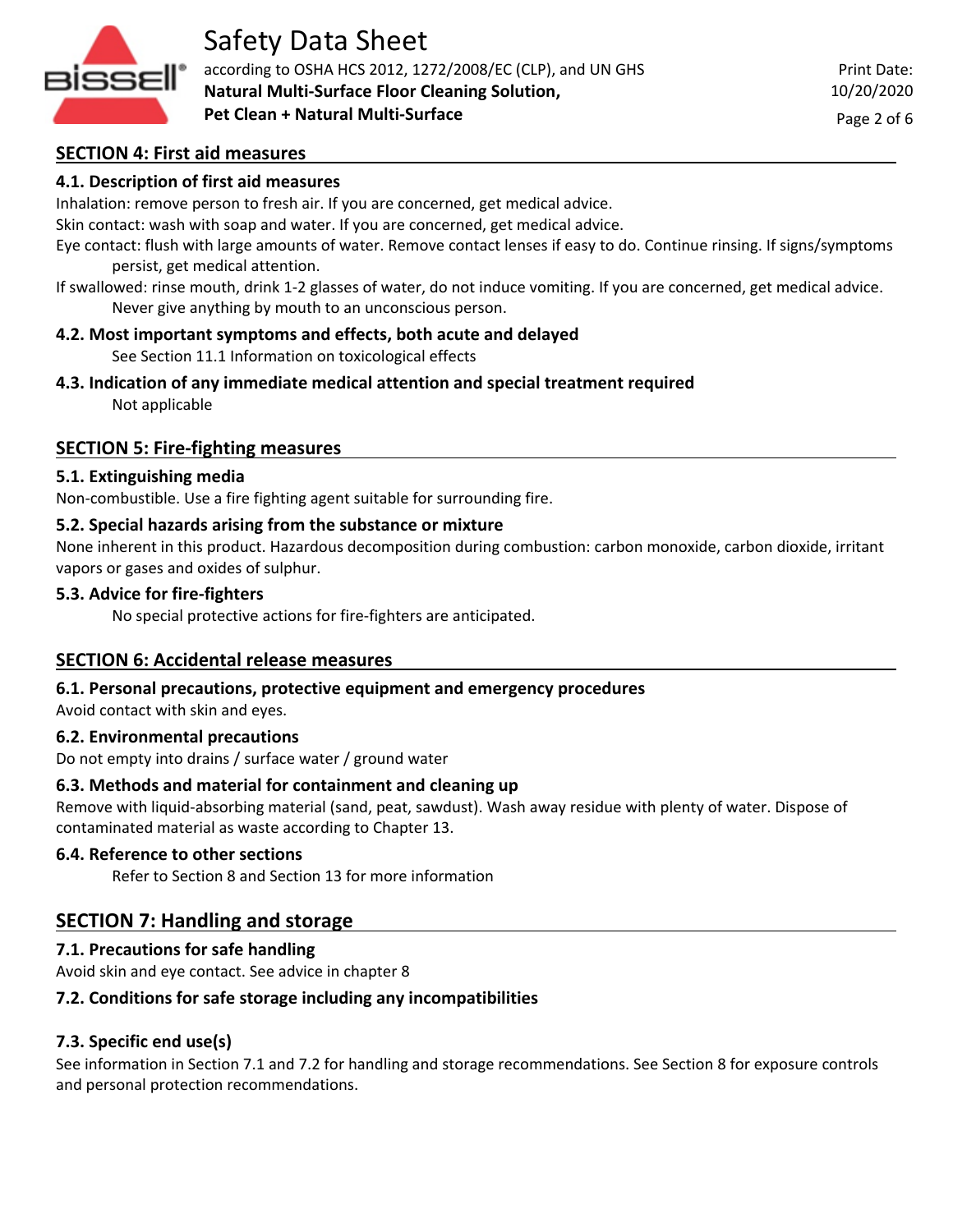

according to OSHA HCS 2012, 1272/2008/EC (CLP), and UN GHS **Natural Multi-Surface Floor Cleaning Solution, Pet Clean + Natural Multi-Surface**

### **SECTION 8: Exposure controls/personal protection**

#### **8.1 Control parameters**

Occupational exposure limits. If a component is disclosed in section 3 but does not appear in the table below, an occupational exposure limit is not available for the component.

Ingredient CAS Number Agency Limit type Additional comments none

Biological limit values: No biological limit values exist for any of the components listed in Section 3

#### **8.2. Exposure controls**

#### **8.2.1. Engineering controls**

Use general dilution ventilation and/or local exhaust ventilation to control airborne exposures to below relevant Exposure Limits and/or control dust/fume/gas/mist/vapours/spray.

#### **8.2.2. Personal protective equipment (PPE)**

Eye/face protection, None required. Skin/hand protection, None required Respiratory protection, None required

#### **SECTION 9: Physical and chemical properties**

#### **9.1. Information on basic physical and chemical properties**

| Appearance                  | Clear, light-straw liquid |
|-----------------------------|---------------------------|
| Physical state              | Liquid                    |
| Odor                        | Pleasant                  |
| Odor Threshold              | $> 50$ mg/m3              |
| рH                          | $6.5 - 8.5$               |
| <b>Flash Point</b>          | Not flammable             |
| <b>Melting Point/Range</b>  | Not applicable            |
| Freezing point              | 0°C, 32°F                 |
| <b>Boiling Point/Range</b>  | 100 °C, 212°F             |
| Autoignition                | None                      |
| Temperature                 |                           |
| Flammability Limits in Air  | Not flammable             |
| <b>Explosive properties</b> | Not explosive             |

| Oxidizing properties  | Not oxidizing according to<br>Regulation (CE) No<br>1272/2008 |
|-----------------------|---------------------------------------------------------------|
| Vapor pressure        | $<$ 17.5 mmHg @ 20°C                                          |
| Vapor density         | No information available                                      |
| Density               | 1.0 g/mL @ 20 °C                                              |
| Partition coefficient | $<$ 1 Kow                                                     |
| Water solubility      | Completely Soluble@20<br>°C                                   |
| Viscosity             | < 20 cP @ 20C                                                 |
| Evaporation rate      | $>1$ (BuAc = 1)                                               |
| Decomposition         | None                                                          |

#### **9.2. Other information**

Volatile organic compounds (VOC) 0 g/l

## **SECTION 10: Stability and reactivity**

**10.1 Reactivity,** Stable under normal conditions

**10.2 Chemical stability,** Stable

**10.3 Possibility of hazardous reactions,** No dangerous reaction known under conditions of normal use

**10.4 Conditions to avoid,** Heat

**10.5 Incompatible materials,** Reducing agents, strong acids, strong oxidizing agents

**10.6 Hazardous decomposition products,** None known. Refer to section 5.2 for hazardous decomposition products during combustion.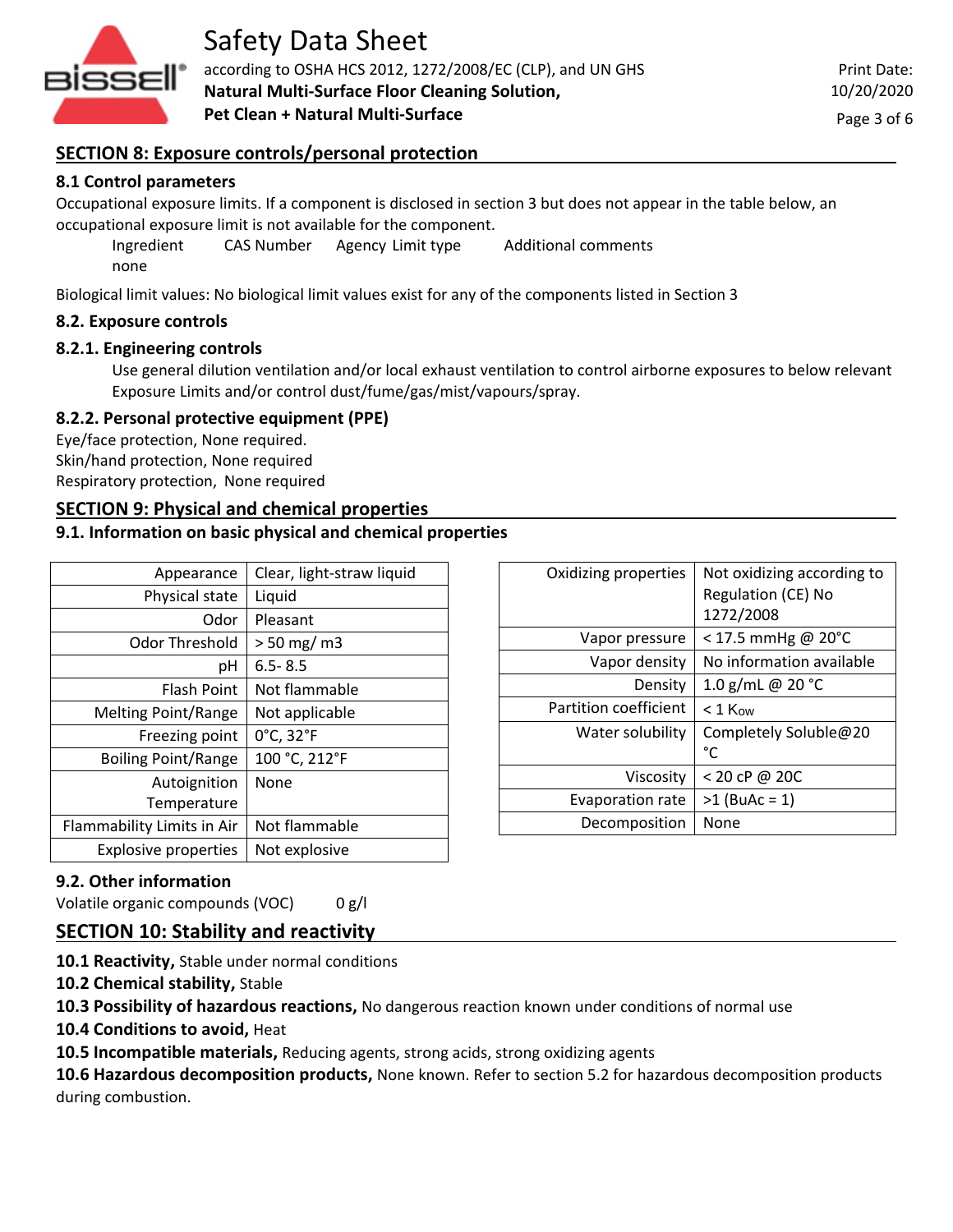

according to OSHA HCS 2012, 1272/2008/EC (CLP), and UN GHS **Natural Multi-Surface Floor Cleaning Solution, Pet Clean + Natural Multi-Surface**

Print Date: 10/20/2020

Page 4 of 6

# **SECTION 11: Toxicological information**

| 11.1 Information on Toxicological effects   |                                                                                           |  |  |  |
|---------------------------------------------|-------------------------------------------------------------------------------------------|--|--|--|
|                                             | Information given is based on product testing, and/or similar products, and/or components |  |  |  |
| <b>CMR</b> effects:                         | Not expected to be carcinogenic. Not considered a mutagenic hazard. No toxicity to        |  |  |  |
|                                             | reproduction                                                                              |  |  |  |
| Acute oral toxicity:                        | LD50:> 2000 - 5000 mg / kg Species: rat                                                   |  |  |  |
| Acute inhalation toxicity: LC50:> 20 mg / I |                                                                                           |  |  |  |
|                                             | Acute dermal toxicity: LD50:> 2000 - 5000 mg / kg                                         |  |  |  |
| Skin:                                       | Result: Not irritating.                                                                   |  |  |  |
| Eye irritation:                             | Result: Causes serious eye irritation.                                                    |  |  |  |
| Sensitization:                              | Not expected to be a sensitizer                                                           |  |  |  |
|                                             | Toxicity Repeated dose: Not expected to be a hazard.                                      |  |  |  |
|                                             | Target organ toxicity - repeated exposure: Not expected to be a hazard.                   |  |  |  |

## **SECTION 12: Ecological information**

#### **12.1. Toxicity**

Toxicity to fish: LC50:> 100-1000 mg / l, Exposure time: 96 h

Species: Fish

Toxicity to daphnia and other invertebrates that live in water:

EC50:> 100 to 1000 mg / l, exposure time: 48 h

Species: Daphnia magna, the value is estimated from tests on similar products.

Toxicity to algae: EC50:> 100 to 1000 mg / l, Exposure time: 72 h

Species: algae, the value is estimated from tests on similar products.

#### **12.2. Persistence and degradability**

Biodegradability: Result: According to the results of tests of biodegradability this product is considered as being readily biodegradable. > 60%, Method: OECD Guide- line 301 D - Ready Biodegradability: Closed Bottle Test

#### **12.3. Bioaccumulative potential**

Bioaccumulation: No accumulation expected

#### **12.4. Mobility in soil**

If the product enters soil, one or more constituents will or may be mobile and may contaminate groundwater.

#### **12.5. Results of the PBT and vPvB assessment**

Results of PBT assessment: This substance does not meet the Persistent, Bioaccumulative and Toxic (PBT), very Persistent and very Bioaccumulative (vPvB) criteria.

#### **12.6. Other adverse effects,** No data available

## **SECTION 13: Disposal considerations**

Waste from residues / unused products:

The concentrated contents or contaminated packaging should be disposed of by a certified handler or according to the site permit. Release of waste to sewers is discouraged. Small amounts may be diluted with plenty of water and washed away. Dispose of bigger amounts in accordance with Local Authority requirements The cleaned packaging material is suitable for energy recovery or recycling in line with local legislation. Discharge used solutions to drain

European Waste Catalogue: 20 01 30 - detergents other than those mentioned in 20 01 29.

Empty packaging

Recommendation: Non contaminated packagings may be recycled.

Recommended cleansing agents: Water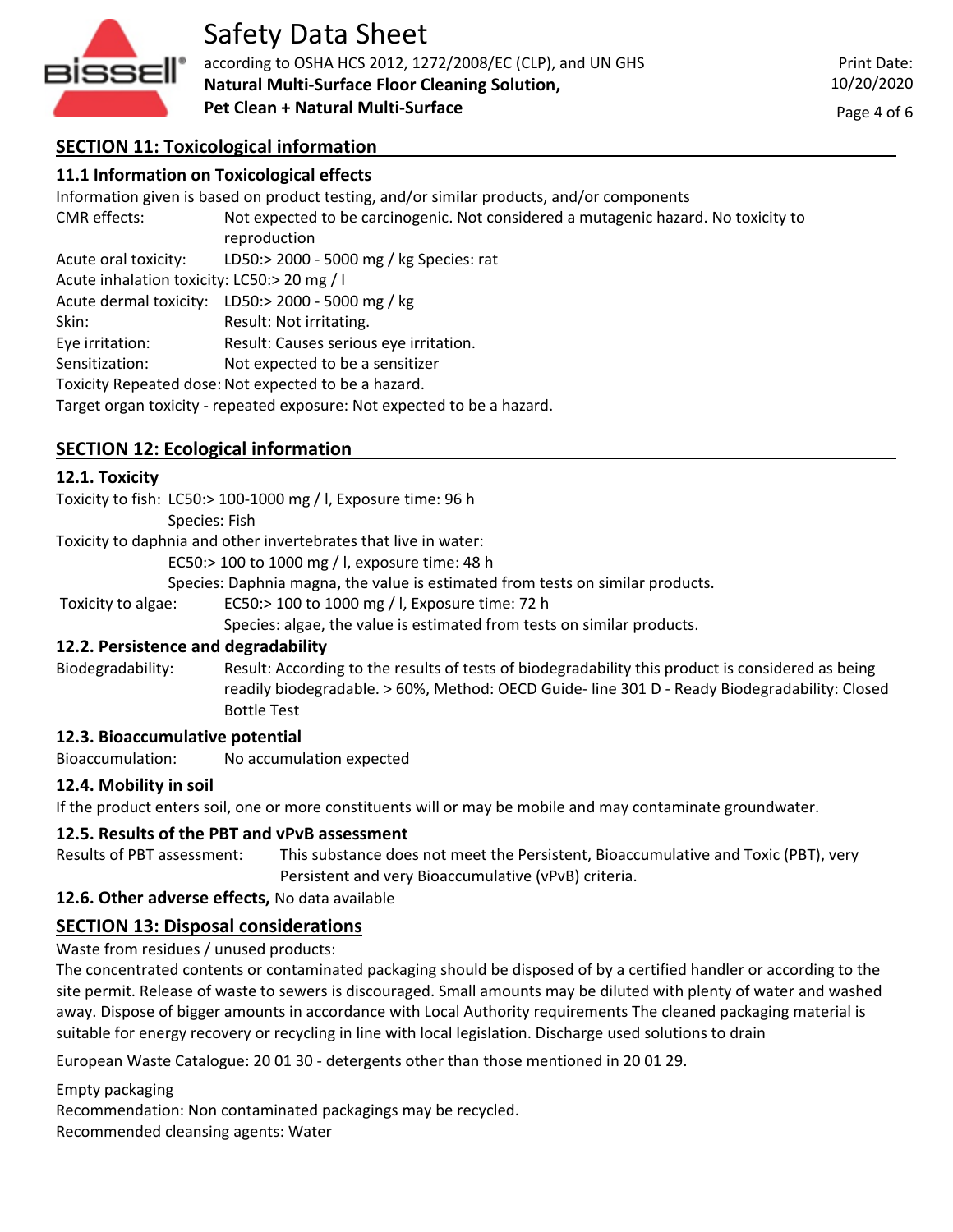

according to OSHA HCS 2012, 1272/2008/EC (CLP), and UN GHS **Natural Multi-Surface Floor Cleaning Solution, Pet Clean + Natural Multi-Surface**

# **SECTION 14: Transportation information**

ADR: Not hazardous for transport. IMDG: Not hazardous for transport. IATA: Not hazardous for transport

RID: Not hazardous for transport DOT: Not hazardous for transport

# **SECTION 15: Regulatory information**

### **15.1. Safety, health and environmental regulations/legislation specific for the substance or mixture**

Workplace Exposure Limits EH40. Commission Directive 2000/39/EC - indicative occupational exposure limit values

Regulation (EC) No 1272/2008 Regulation on the Classification, Labeling and Packaging of Substances and Mixtures (as amended).

Regulation (EC) No 1907/2006 Registration, Evaluation, Authorization and Restriction of Chemicals (as amended). Authorisations (Title VII Regulation 1907/2006) No specific authorisations are noted for this product. Restrictions (Title VIII Regulation 1907/2006) No specific restrictions of use are noted for this product.

Detergent Regulation 648/2004/EC

Water hazard classification (Germany): WGK 1 water pollutant (Self-assessment) slightly hazardous to water

#### Global inventory/ Notification status

- CH INV: Y (positive listing) The composition contains a polymer. The monomers of this polymer has been noted.
- US.TSCA: Y (positive listing) All chemical substances in this product are either listed in TSCA inventory list or are in accordance with exceptions TSCA inventory list
- DSL: Y (positive listing) All components of this product are on the Canadian DSL list.
- AICS: Y (positive listing) Compliance with the inventory
- NZIoC: N (Negative listing) Compliance with the inventory
- ENCS: N (Negative listing) Not in compliance with the inventory
- ISHL: N (Negative listing) Not in compliance with the inventory
- KECI: Y (positive listing) Compliance with the inventory
- PICCS: Y (positive listing) Compliance with the inventory
- IECSC: Y (positive listing) Compliance with the inventory
- For explanation of abbreviations, see chapter 16.

#### **15.2. Chemical Safety Assessment**

A Chemical Safety Assessment is not required for this mixture